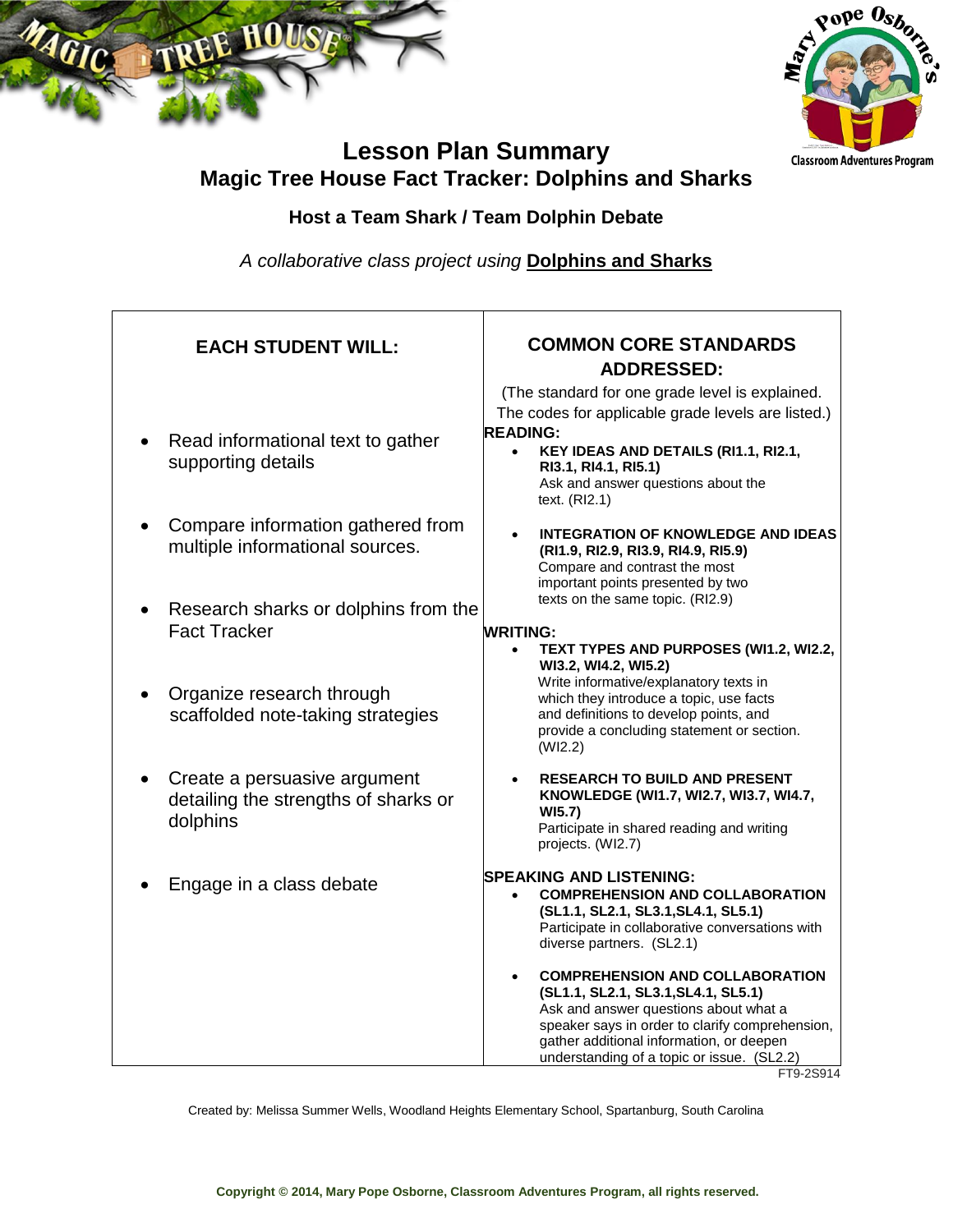



**Lesson Plan Magic Tree House Fact Tracker: Dolphins and Sharks Host a Team Shark / Team Dolphin Debate**

**A collaborative class project using Dolphins and Sharks**



In this whole-class project, students will work on persuasion skills with a Team Shark/Team Dolphin Debate! Students will work in teams to research either sharks or dolphins and convince the rest of the class why their animal is "better" adapted to ocean life than the other.

#### **Materials:**

- Chart paper for dolphin/shark T-chart
- Dolphins and Sharks Research Guides for small groups
- Additional research materials about dolphins and sharks, if needed *(check the library or the Internet!)*
- Research Persuasion Sheets for each student (in Accompanying Materials)

#### **Procedure:**

- 1. Introduce the project with a one-word brainstorm. Post the T-chart with "Dolphins" on one side and "Sharks" on the other. Ask students to share one word for each animal. Do any patterns emerge? Why?
- 2. Explain that to learn more about sharks and dolphins and their unique adaptations, the class will hold a Team Shark/Team Dolphin Debate. Small groups will choose a side and use research to prove to the class why their animal is better adapted to ocean life. Remind students that a powerful technique in persuasion is to show a weakness of the other side, so they may wish to identify a "weakness" of their opposing animal.
- 3. Divide students into groups. Determine which animal each group will study. (There should be a 50/50 split in the class between dolphins and sharks for a fair debate.)
- 4. Distribute research materials and Research Persuasion Sheets to students. Provide time to research and draft persuasive arguments with groups.

FT9-2LP914

Created by: Melissa Summer Wells, Woodland Heights Elementary School, Spartanburg, South Carolina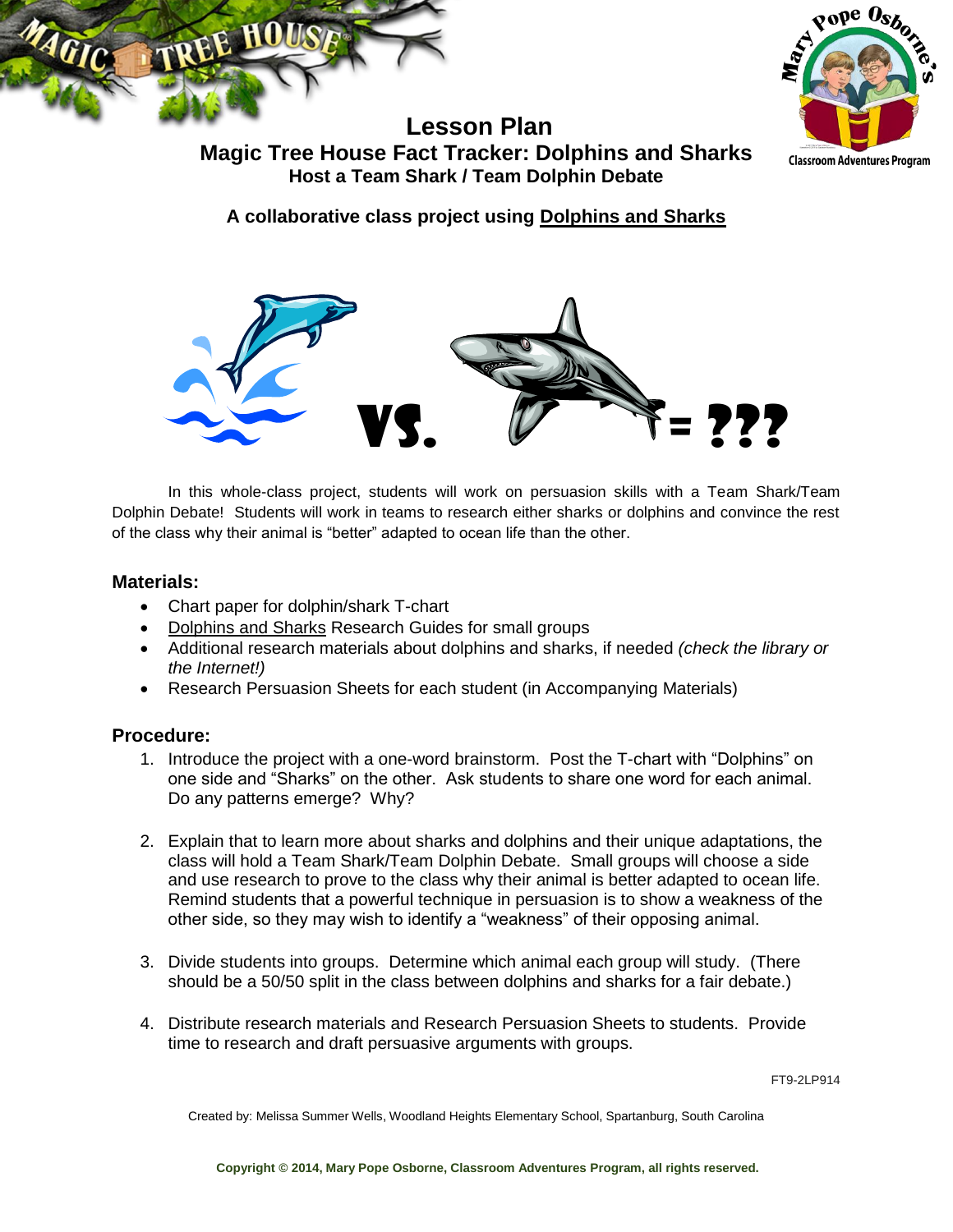- 5. As groups are ready, hold mini-lessons about persuasive arguments and writing.
- 6. When all students are done with their research and persuasive arguments, hold a Team Shark/Team Dolphin Debate!
- 7. After the debate, discuss which animal won. Was there a clear winner? Why or why not? How did prior conceptions about each animal influence the debate?
- 8. A rubric for this project is included in the Accompanying Materials.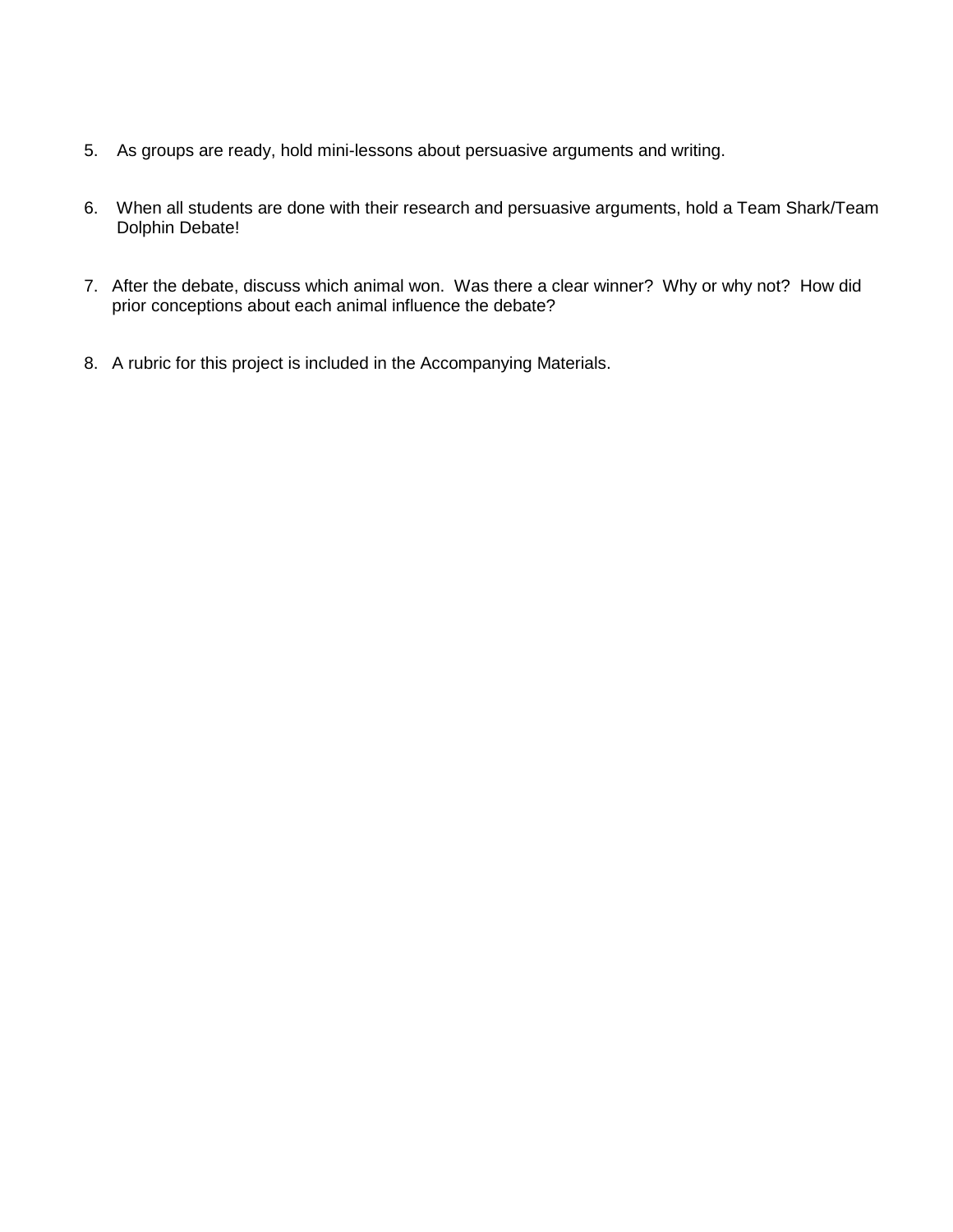# **Dolphins and Sharks** Accompanying Materials

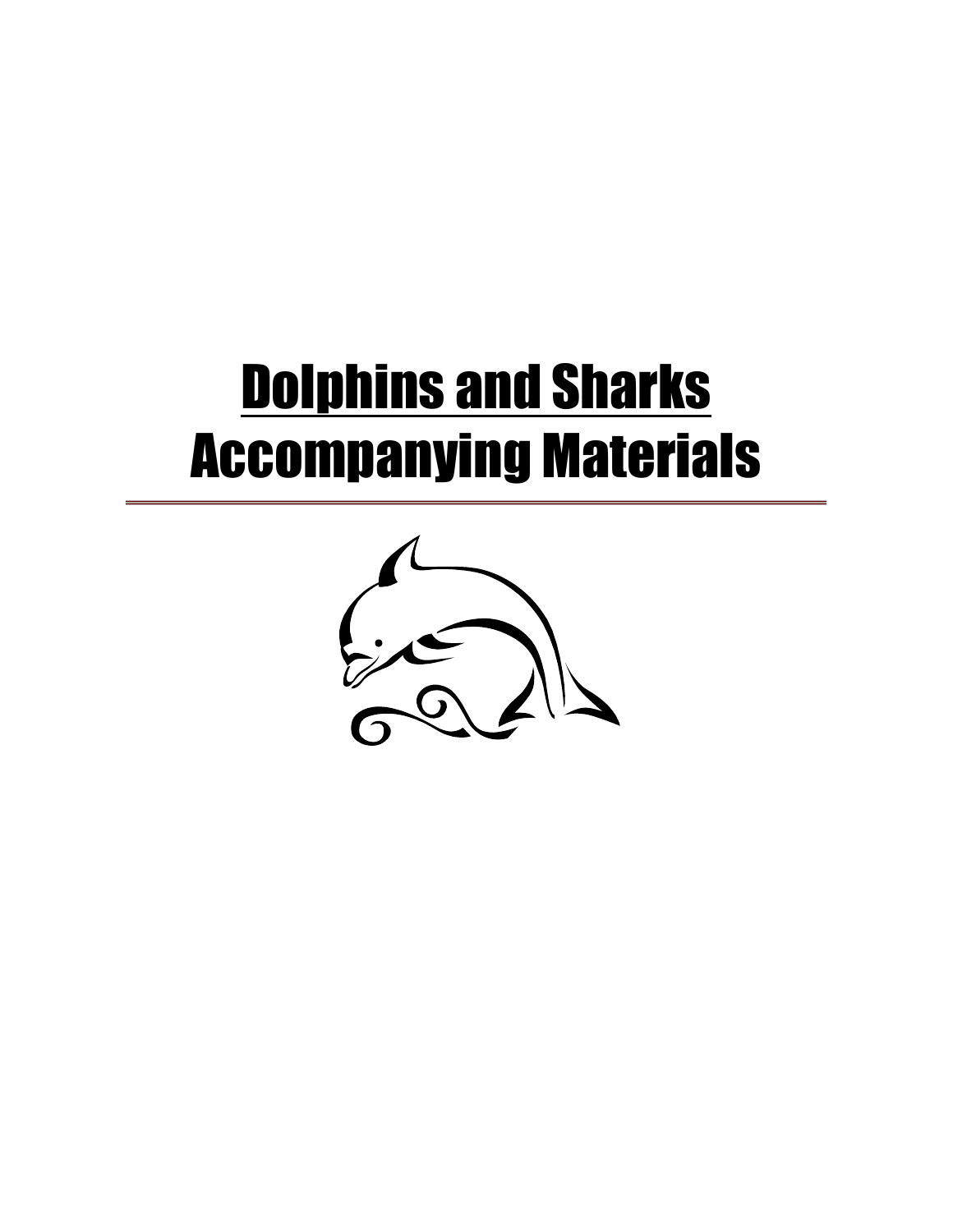| Name: ________                                                                                                                                         |
|--------------------------------------------------------------------------------------------------------------------------------------------------------|
| <b>Research Persuasion Sheet</b>                                                                                                                       |
| Circle the animal you are researching: dolphin or shark<br>Your job is to persuade the class why your animal is better adapted to ocean life. Research |
| answers to these guiding questions:<br>• What are special physical characteristics/adaptations of your animal?                                         |
|                                                                                                                                                        |
|                                                                                                                                                        |
| Draw a detailed diagram of your animal below.                                                                                                          |
|                                                                                                                                                        |
|                                                                                                                                                        |
|                                                                                                                                                        |
| What are some unique elements of your animal's life style?                                                                                             |
|                                                                                                                                                        |
|                                                                                                                                                        |
|                                                                                                                                                        |
| List any other facts that prove your animal is better adapted to ocean life.                                                                           |
|                                                                                                                                                        |
|                                                                                                                                                        |
|                                                                                                                                                        |

3. Now, take your research and compare with your group. Work together to create a presentation to persuade the class that your animal is better adapted to ocean life. Don't forget visual props!